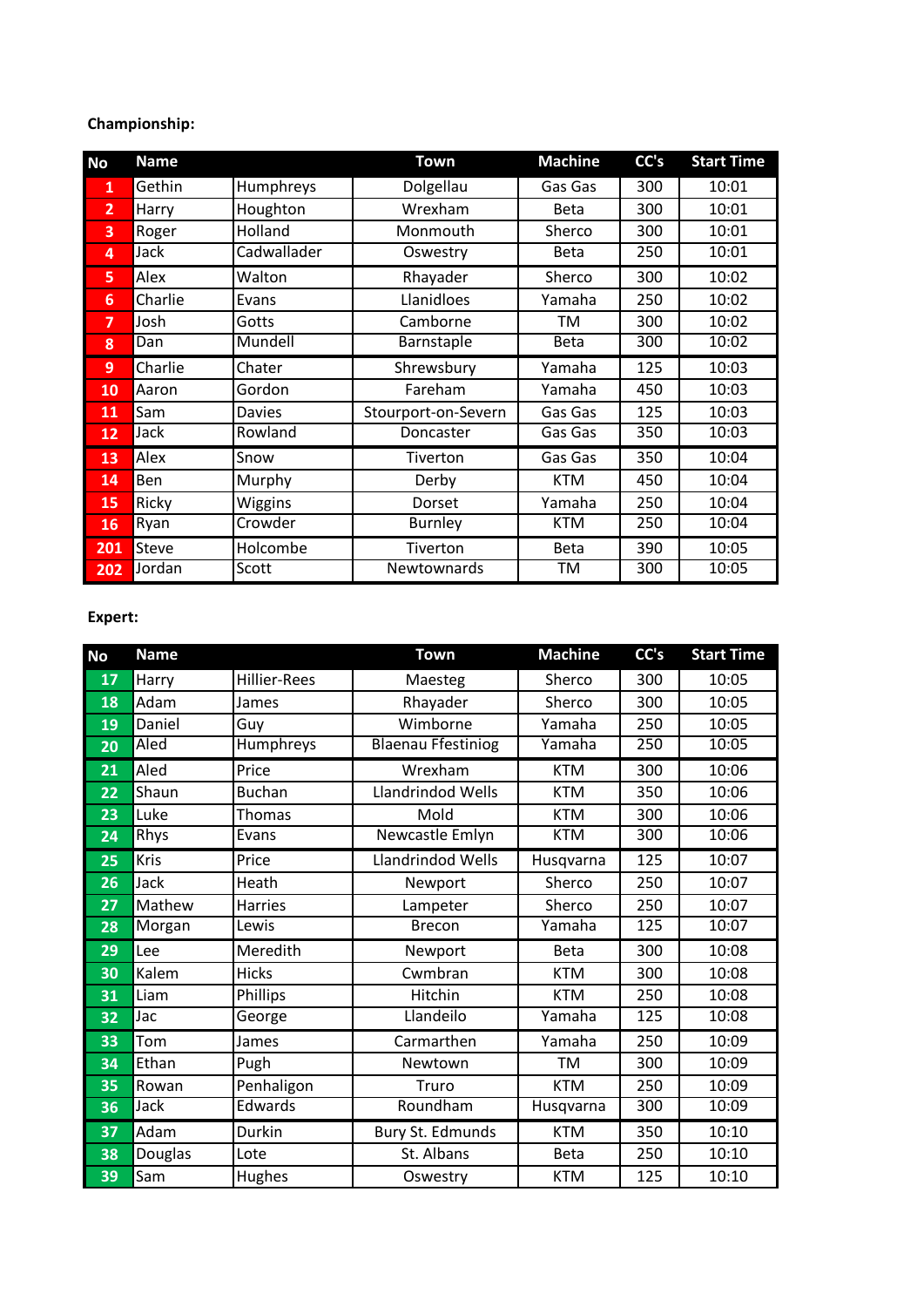| 40  | Ash       | Jones          | Llangollen | Gas<br>Gas | 300 | 10:10 |
|-----|-----------|----------------|------------|------------|-----|-------|
| 203 | $-$<br>ΙV | <b>Kellett</b> | Camborne   | ΤM         | 300 | 10:11 |

### **Clubman: \*\*\* = Under 19's**

| <b>No</b> | <b>Name</b> |                  | <b>Town</b>               | <b>Machine</b> | CC's | <b>Start Time</b> |
|-----------|-------------|------------------|---------------------------|----------------|------|-------------------|
| 41        | Liam        | Ryland           | <b>Builth Wells</b>       | Gas Gas        | 250  | 10:11             |
| 42        | Huw         | Williams         | London                    | <b>Beta</b>    | 350  | 10:11             |
| 43        | Curtis      | Colcombe         | Merthyr Tydfil            | <b>Beta</b>    | 300  | 10:11             |
| 44        | Martin      | Rowan            | Llandrindod Wells         | <b>Beta</b>    | 250  | 10:11             |
| 45        | Cameron     | $***$<br>Games   | Newport                   | <b>KTM</b>     | 150  | 10:12             |
| 46        | Carwyn      | Humphreys        | <b>Blaenau Ffestiniog</b> | Gas Gas        | 300  | 10:12             |
| 47        | Gareth      | Whittingham      | Usk                       | Yamaha         | 250  | 10:12             |
| 48        | Jack        | Probert          | <b>Llandrindod Wells</b>  | Sherco         | 125  | 10:12             |
| 49        | Dylan       | John             | Bridgend                  | <b>Beta</b>    | 300  | 10:13             |
| 50        | Sion        | $***$<br>Evans   | Lampeter                  | Husqvarna      | 125  | 10:13             |
| 51        | George      | Williams         | Llandrindod Wells         | Sherco         | 300  | 10:13             |
| 52        | Ashleigh    | James            | Neath                     | Kawasaki       | 450  | 10:13             |
| 53        | John        | Williams         | Llandrindod Wells         | <b>KTM</b>     | 250  | 10:14             |
| 54        | Dan         | $***$<br>Bywater | <b>Llandrindod Wells</b>  | Sherco         | 125  | 10:14             |
| 55        | Tom         | Cadwallader      | Oswestry                  | <b>KTM</b>     | 250  | 10:14             |
| 56        | Logan       | Bevington        | <b>Ebbw Vale</b>          | Husqvarna      | 150  | 10:14             |
| 57        | Reian       | Jones            | Aberystwyth               | Husqvarna      | 250  | 10:15             |
| 58        | Rhydian     | Rees             | <b>Builth Wells</b>       | Husqvarna      | 125  | 10:15             |
| 59        | Dewi        | Little ***       | Lampeter                  | <b>KTM</b>     | 125  | 10:15             |
| 60        | Alwyn       | Morgan           | Llanwrda                  | <b>Beta</b>    | 300  | 10:15             |
| 61        | Owain Rhys  | <b>Davies</b>    | Caersws                   | <b>KTM</b>     | 300  | 10:16             |
| 62        | Alfie       | Davies $***$     | Howey                     | Husqvarna      | 125  | 10:16             |
| 63        | Harri       | Clarke           | Caersws                   | <b>KTM</b>     | 300  | 10:16             |
| 64        | <b>Ben</b>  | Anderson         | <b>Llandrindod Wells</b>  | Yamaha         | 250  | 10:16             |
| 65        | Joel        | <b>Tett</b>      | Bewdley                   | <b>Beta</b>    | 390  | 10:17             |
| 66        | lestyn      | $***$<br>Evans   | Llanybydder               | Yamaha         | 125  | 10:17             |
| 67        | Michael     | Cooke            | Oswestry                  | Gas Gas        | 350  | 10:17             |
| 68        | Rhys        | Edwards          | Ammanford                 | Yamaha         | 450  | 10:17             |
| 69        | Carwyn      | Rosser           | Lampeter                  | <b>KTM</b>     | 250  | 10:18             |
| 70        | Sam         | Parton           | <b>Builth Wells</b>       | Husqvarna      | 300  | 10:18             |
| 71        | Ryan        | Phillips         | Welshpool                 | Yamaha         | 250  | 10:18             |
| 72        | Michael     | Spence           | Church Stretton           | <b>KTM</b>     | 300  | 10:18             |
| 73        | Christopher | Pryce            | Leominster                | <b>KTM</b>     | 250  | 10:19             |
| 74        | Adam        | Keil             | Hereford                  | <b>KTM</b>     | 300  | 10:19             |
| 75        | Thomas      | Sargent          | Stowmarket                | Husqvarna      | 350  | 10:19             |
| 76        | Edward      | Pooley           | Stowmarket                | Husqvarna      | 350  | 10:19             |
| 77        | Luke        | Machin           | Telford                   | <b>KTM</b>     | 250  | 10:20             |
| 78        | Simon       | Beken            | Epsom                     | <b>KTM</b>     | 350  | 10:20             |
| 79        | Elliot      | Beken            | Epsom                     | <b>KTM</b>     | 350  | 10:20             |
| 80        | Oliver      | Hobson           | Oxford                    | Yamaha         | 250  | 10:20             |
| 81        | Matthew     | Woodfield        | Ludlow                    | <b>KTM</b>     | 250  | 10:21             |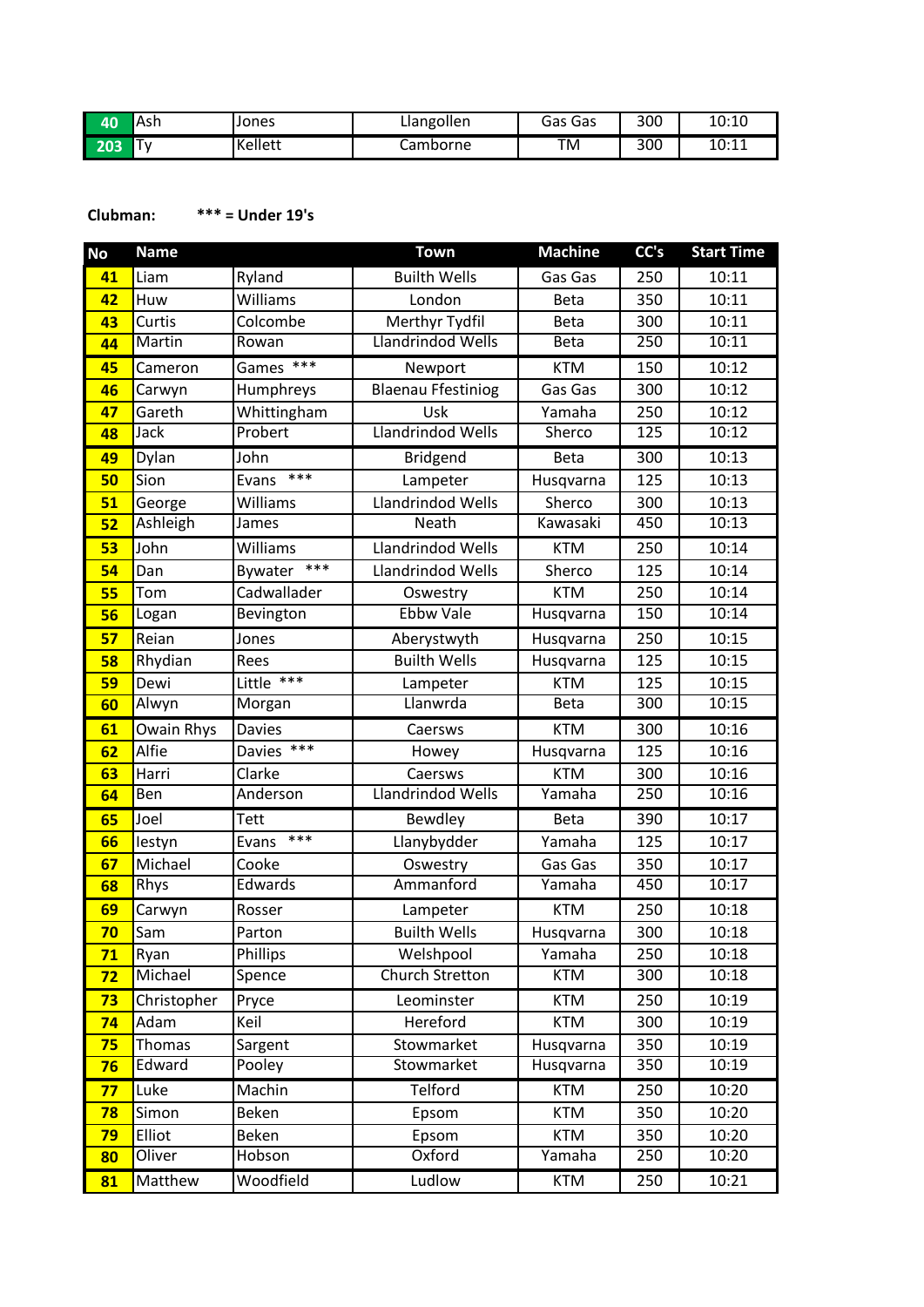| 82 | Glvn   | l Sturkev      | ∟eicester  | Beta | 250 | 10:21 |
|----|--------|----------------|------------|------|-----|-------|
| 83 | Steven | <b>Baldock</b> | Gloucester | KTM  | 250 | 10:21 |
| 84 | Dan    | <b>Davies</b>  | Crosshands | KTM  | 300 | 10:21 |

**Over 40's:**

| <b>No</b> | <b>Name</b> |                | <b>Town</b>              | <b>Machine</b> | CC's | <b>Start Time</b> |
|-----------|-------------|----------------|--------------------------|----------------|------|-------------------|
| 85        | Paul        | Herbert        | Ellesmere                | <b>Beta</b>    | 250  | 10:22             |
| 86        | Anthony     | Griffith       | Clynderwen               | <b>Beta</b>    | 250  | 10:22             |
| 87        | Jason       | Rees           | Swansea                  | Husqvarna      | 350  | 10:22             |
| 88        | Luke        | Powell         | <b>Builth Wells</b>      | <b>Beta</b>    | 250  | 10:22             |
| 89        | John        | Shirt          | Macclesfield             | Gas Gas        | 350  | 10:23             |
| 90        | Timothy     | Saunders       | Swansea                  | Sherco         | 300  | 10:23             |
| 91        | Bo          | Anderson       | <b>Llandrindod Wells</b> | Sherco         | 300  | 10:23             |
| 92        | Paul        | Downing        | Ross-on-Wye              | Husqvarna      | 350  | 10:23             |
| 93        | Cefyn       | Games          | Newport                  | <b>KTM</b>     | 250  | 10:24             |
| 94        | James       | Ramsden        | Dover                    | Husqvarna      | 250  | 10:24             |
| 95        | Jon         | Gibbens        | Pontyclun                | Yamaha         | 250  | 10:24             |
| 96        | Patrick     | Delaney        | Lydney                   | <b>KTM</b>     | 300  | 10:24             |
| 97        | Leigh       | <b>Bushell</b> | Swansea                  | Sherco         | 300  | 10:25             |
| 98        | Chris       | Tett           | Bewdley                  | <b>Beta</b>    | 390  | 10:25             |
| 99        | Mark        | Lowndes        | Derby                    | <b>KTM</b>     | 300  | 10:25             |
| 100       | Nigel       | <b>Bates</b>   | Chirk                    | <b>KTM</b>     | 250  | 10:25             |
| 101       | Tony        | Penhaligon     | Redruth                  | <b>KTM</b>     | 250  | 10:26             |
| 102       | Richard     | Penhaligon     | Truro                    | <b>TM</b>      | 300  | 10:26             |
| 103       | John        | Gotts          | Camborne                 | <b>TM</b>      | 300  | 10:26             |
| 104       | Charlotte   | <b>Myers</b>   | Penzance                 | TM             | 300  | 10:26             |
| 105       | Joe         | Lemming        | Catfish                  | <b>TM</b>      | 250  | 10:27             |
| 106       | lan         | Spence         | <b>Church Stretton</b>   | Kawasaki       | 200  | 10:27             |
| 107       | Neil        | <b>Thomas</b>  | Brigdend                 | <b>KTM</b>     | 300  | 10:27             |
| 108       | Greg        | Hurley         | <b>Port Talbot</b>       | Gas Gas        | 300  | 10:27             |

### **Over 50's:**

| <b>No</b> | <b>Name</b> |               | Town       | <b>Machine</b> | CC's | <b>Start Time</b> |
|-----------|-------------|---------------|------------|----------------|------|-------------------|
| 109       | John        | Hunt          | Llanarth   | Sherco         | 125  | 10:28             |
| 110       | Allan       | Price         | Wrexham    | <b>KTM</b>     | 300  | 10:28             |
| 111       | Emlyn       | George        | Llandeilo  | <b>KTM</b>     | 300  | 10:28             |
| 112       | Alan        | Cude          | Treorchy   | <b>Beta</b>    | 300  | 10:28             |
| 113       | Vance       | John          | Caerphilly | <b>KTM</b>     | 250  | 10:29             |
| 114       | Gareth      | Davies        | Lampeter   | Sherco         | 300  | 10:29             |
| 115       | Gary        | Jones         | Neath      | <b>Beta</b>    | 300  | 10:29             |
| 116       | Carl        | <b>Davies</b> | Knighton   | <b>KTM</b>     | 150  | 10:29             |
| 117       | Paul        | Martin        | Blackwood  | Husqvarna      | 300  | 10:30             |
|           |             |               |            |                |      |                   |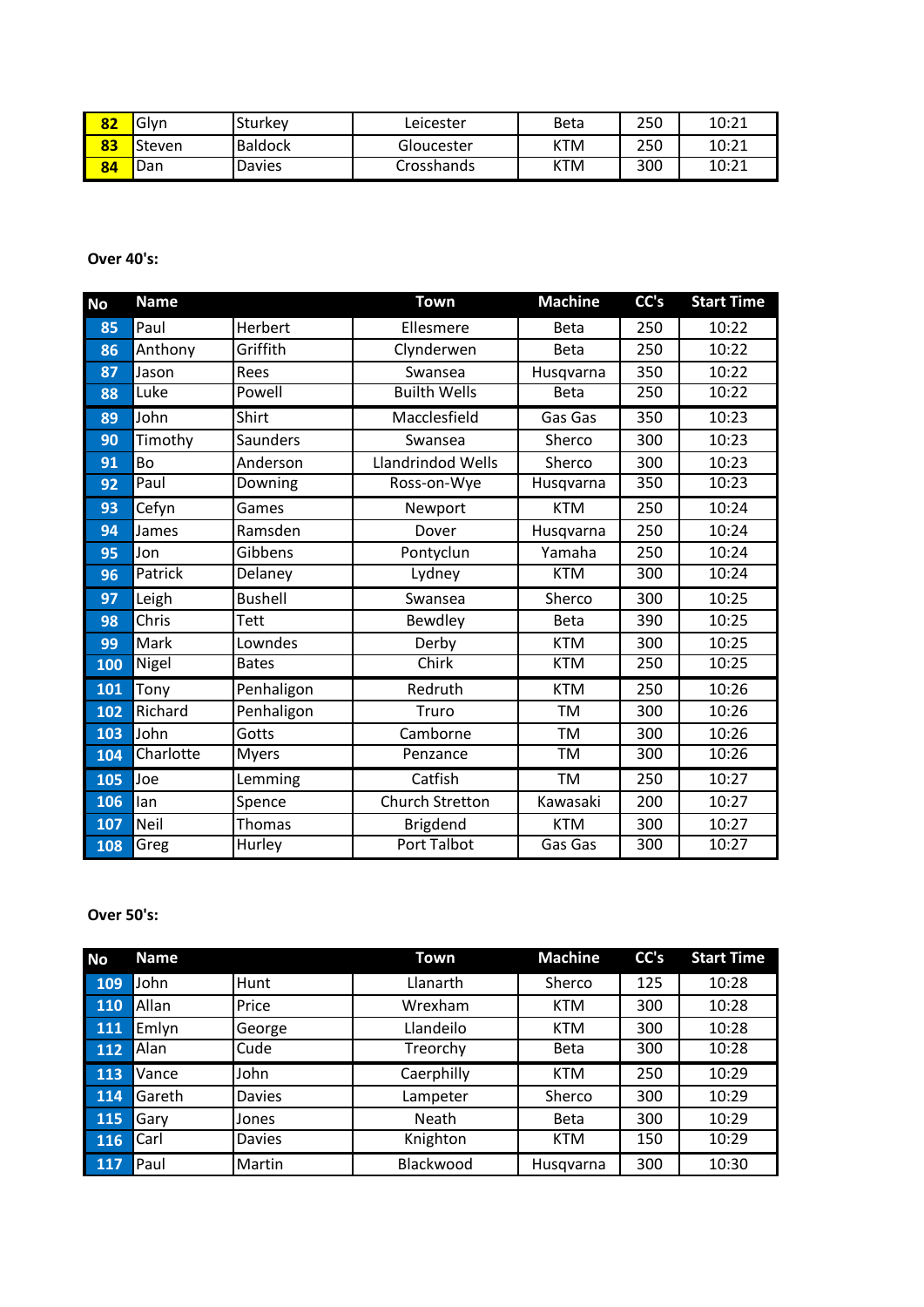| 118 | Calvin  | Williams        | Lampeter                 | <b>Beta</b> | 200 | 10:30 |
|-----|---------|-----------------|--------------------------|-------------|-----|-------|
| 119 | Paul    | Morgan          | New Tredegar             | <b>Beta</b> | 300 | 10:30 |
| 120 | Michael | Crumb           | Caerphilly               | <b>KTM</b>  | 300 | 10:30 |
| 121 | Dale    | Humphreys       | Oswestry                 | Yamaha      | 250 | 10:31 |
| 122 | Robert  | Murfin          | Leominster               | Husqvarna   | 300 | 10:31 |
| 123 | Neil    | Bowker          | Guildford                | <b>Beta</b> | 125 | 10:31 |
| 124 | Kevin   | Wallace         | Hereford                 | Sherco      | 300 | 10:31 |
| 125 | Martin  | Paosila-Jones   | <b>Llandrindod Wells</b> | <b>Beta</b> | 390 | 10:32 |
| 126 | Hugh    | Clarke          | Llandinam                | Gas Gas     | 350 | 10:32 |
| 127 | Andy    | Harvey          | Belper                   | Gas Gas     | 250 | 10:32 |
| 128 | lan     | <b>Nicholls</b> | Coventry                 | Husqvarna   | 250 | 10:32 |
| 129 | Richard | Alldred         | Dorking                  | <b>KTM</b>  | 450 | 10:33 |
| 130 | Martin  | Harvey          | Derby                    | <b>KTM</b>  | 300 | 10:33 |
| 131 | Sean    | Rogers          | Congleton                | Gas Gas     | 250 | 10:33 |
| 132 | Steve   | Taylor          | Somerset                 | <b>Beta</b> | 200 | 10:33 |

# **Sportsman A:**

| No  | <b>Name</b>   |                      | <b>Town</b>       | <b>Machine</b> | CC's             | <b>Start Time</b> |
|-----|---------------|----------------------|-------------------|----------------|------------------|-------------------|
| 133 | Matthew       | Verrin               | Welshpool         | Gas Gas        | 300              | 10:34             |
| 134 | Alyn          | Jones                | Mountain Ash      | <b>KTM</b>     | 300              | 10:34             |
| 135 | Cosmin        | Radu                 | Llandrindod Wells | <b>KTM</b>     | 350              | 10:34             |
| 136 | Robert        | <b>Davies</b>        | Llandrindod Wells | <b>Beta</b>    | 300              | 10:34             |
| 137 | Aaron         | <b>Bates</b>         | Rhayader          | Gas Gas        | $\overline{250}$ | 10:35             |
| 138 | Shane         | Symons               | Rhayader          | <b>KTM</b>     | 250              | 10:35             |
| 139 | Ashley        | <b>Bonwick Smith</b> | Llandrindod Wells | <b>KTM</b>     | 350              | 10:35             |
| 140 | Kieran        | Price                | Llanwrda          | Sherco         | 300              | 10:35             |
| 141 | Ash           | Hammond              | Llandrindod Wells | <b>Beta</b>    | $\overline{250}$ | 10:36             |
| 142 | Cainun        | Hammond              | Llandrindod Wells | <b>Beta</b>    | 200              | 10:36             |
| 143 | Jon           | Humphries            | Oswestry          | <b>KTM</b>     | 300              | 10:36             |
| 144 | Carwyn        | Jones                | Aberystwyth       | <b>KTM</b>     | 250              | 10:36             |
| 145 | Daniel        | Rees                 | Llangadog         | Husqvarna      | $\overline{300}$ | 10:37             |
| 146 |               |                      |                   |                |                  | 10:37             |
| 147 | Phillip       | <b>Barnett</b>       | Llandeilo         | <b>KTM</b>     | 350              | 10:37             |
| 148 | <b>Alex</b>   | Jones                | Swansea           | Yamaha         | 250              | 10:37             |
| 149 | <b>Thomas</b> | Groves               | Llandrindod Wells | <b>KTM</b>     | 250              | 10:38             |
| 150 | Dan           | Jones                | Ammanford         | <b>KTM</b>     | 350              | 10:38             |
| 151 | Ceri          | Rees                 | Ammanford         | Husqvarna      | 350              | 10:38             |
| 152 | Andrew        | Jervis               | Wrexham           | Gas Gas        | 250              | 10:38             |
| 153 | William       | Wynn                 | Telford           | Husqvarna      | $\overline{350}$ | 10:39             |
| 154 | Leigh         | Nicklin              | Hinckley          | Husqvarna      | 300              | 10:39             |
| 155 | Matthew       | Woolridge            | Nuneaton          | <b>Beta</b>    | 390              | 10:39             |
| 156 | <b>Ben</b>    | Hardwick             | Rhayader          | <b>Sherco</b>  | 250              | 10:39             |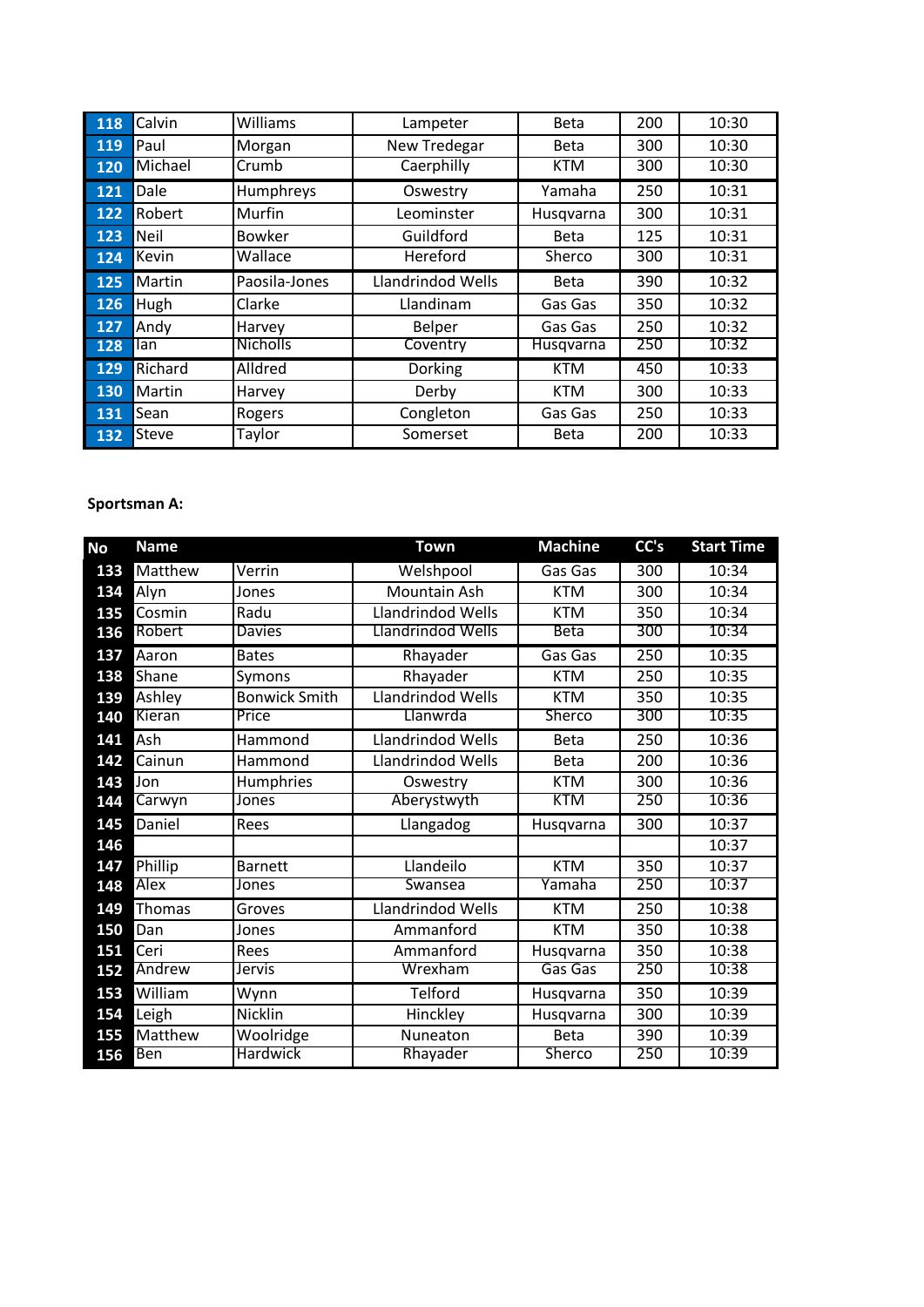### **Ladies:**

| <b>No</b> | Name              |                | Town              | <b>Machine</b> | CC's | <b>Start Time</b> |
|-----------|-------------------|----------------|-------------------|----------------|------|-------------------|
| 157       | <b>Gemma</b>      | <b>Holtham</b> | Worcester         | <b>KTM</b>     | 250  | 10:40             |
| 158       | <b>IElizabeth</b> | Tett           | Bewdley           | <b>KTM</b>     | 150  | 10:40             |
| 159       | Zoe               | Zembrzuski     | Llandrindod Wells | <b>Beta</b>    | 200  | 10:40             |

### **Sportsman B:**

| <b>No</b> | <b>Name</b> |                | Town           | <b>Machine</b> | CC's | <b>Start Time</b> |
|-----------|-------------|----------------|----------------|----------------|------|-------------------|
| 160       | Wayne       | Vaughan        | Penybont       | KTM            | 400  | 10:40             |
| 161       | Cameron     | <b>James</b>   | Rhayader       | Gas Gas        | 250  | 10:41             |
| 162       | Christopher | Humphreys      | Oswestry       | <b>KTM</b>     | 125  | 10:41             |
| 163       | Mathew      | <b>Bradley</b> | Swansea        | Husqvarna      | 300  | 10:41             |
| 164       | Robin       | Mansell        | <b>Shifnal</b> | <b>KTM</b>     | 300  | 10:41             |
| 165       | Phil        | Oxley          | Derby          | <b>KTM</b>     | 150  | 10:42             |
| 166       | Daniel      | Tedham         | Swindon        | Gas Gas        | 350  | 10:42             |
| 167       | Sam         | Perry          | Torquay        | <b>KTM</b>     | 250  | 10:42             |
| 168       | Matthew     | Boland         | Torquay        | <b>KTM</b>     | 250  | 10:42             |